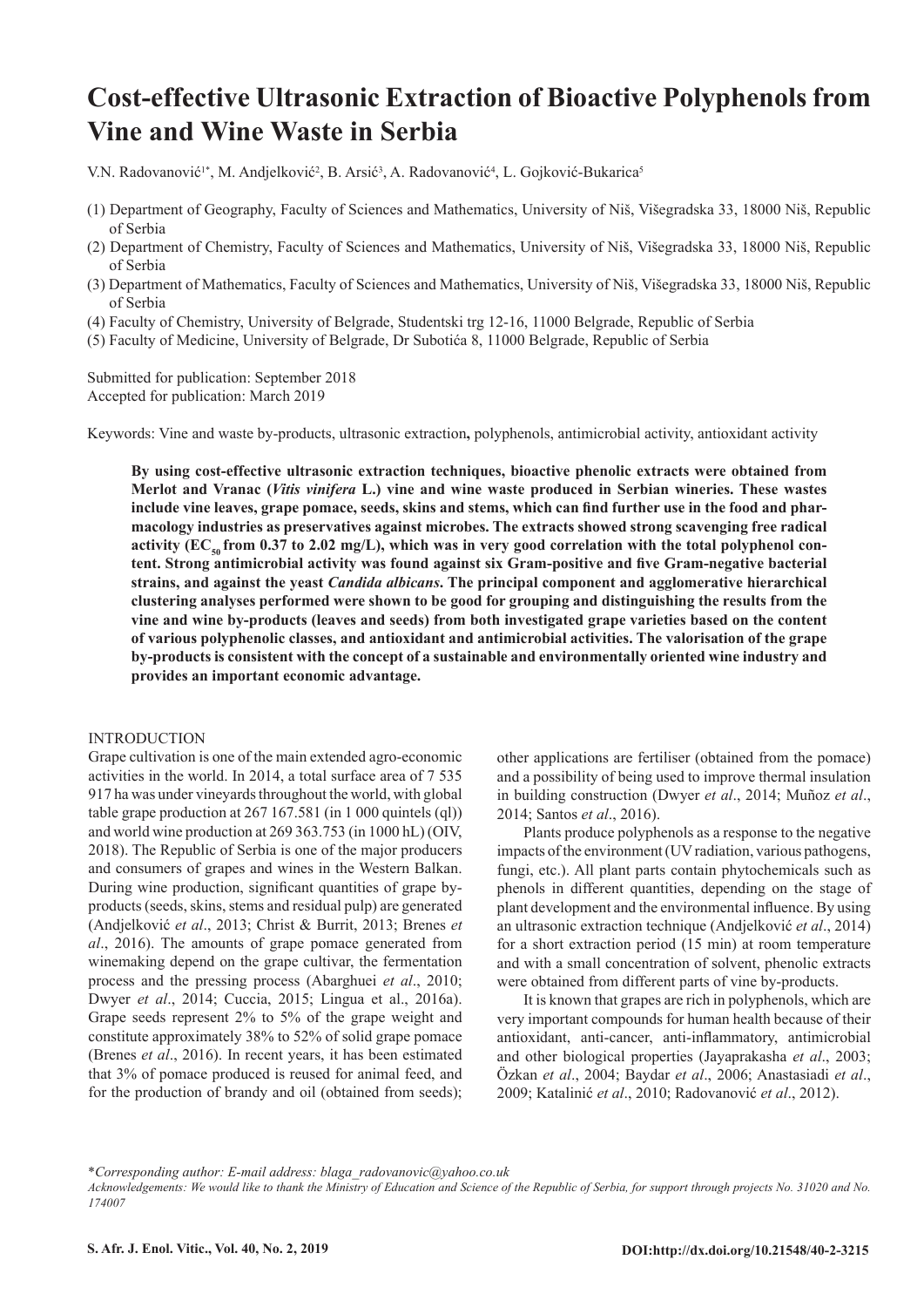During the process of wine production from grapes, a significant amount of phenolic compounds pass into the wine, but a certain level of these compounds also remains in the pomace (Ky *et al*., 2014). Brenes *et al*. (2016) show that the composition of pomace can be different depending on the grape variety, location, fertilisation conditions, soil and harvest period, and that these differences give different application possibilities. The phenolic composition of the pomace (Özkan *et al*., 2004), stalks (Souquet *et al*., 2000; Spigno *et al*., 2007), seeds (Baydar *et al*., 2006; Baiano & Terracone, 2011), skins (Bartolome *et al*., 2004; Poudel *et al*., 2008) and leaves (Monagas *et al*., 2006; Dani *et al*., 2010) of different grape varieties have been well documented. The antimicrobial activity of their extracts has barely been studied (Jayaprakasha *et al*., 2003; Özkan *et al*., 2004; Baydar *et al*., 2006), although there are published reports on their antioxidant activity (Parry *et al*., 2011; Rockenbach *et al*., 2011; Lingua *et al*., 2016a, 2016b).

Because of the increased interest in the use of natural rather than synthetic compounds in the food industry, grape polyphenols are being investigated for use as a functional food (dietary fibre), in food processing (biosurfactants) and as supplements (grape pomace power) (Shinagawa *et al*., 2015). In this study, statistical analyses of correlations among the contents of various classes of polyphenolic compounds, determined using HPLC, and the antioxidant and antimicrobial activities of grape seeds, skins, stems and leaves from the Merlot and Vranac (*Vitis vinifera* L.) varieties, were investigated against six Gram-positive and five Gramnegative bacterial strains, and the yeast *Candida albicans*. Ultrasound extraction was used because it has been proven to require less time giving higher yields than conventional solvent extraction (Rostagno *et al*., 2003; Wang *et al*., 2008; Andjelković *et al*., 2014).

# MATERIAL AND METHODS

#### **Reagents and chemicals**

Solvents were obtained from Merck (Darmstadt, Germany). Standard phenolic compounds and 2,2`-diphenyl-1 picrylhydrazyl (DPPH) free radical were supplied by Sigma Chemical Co. (St. Louis, MO). Chloramphenicol, streptomycin and tetracycline were acquired from a local pharmacy. Nutrient agar and nutrient broth were purchased from Merck. The reagents used were of analytical quality.

#### **Samples**

The grape leaves of two varieties, *viz*. Merlot and Vranac *(Vitis vinifera* L*.*), were collected from the Serbia vineyard region in mid-October (2009 to 2012), after harvest. All samples were washed using distilled water at room temperature, and then frozen at -20°C. Before the extraction of seeds from the berries, the skin and pulp were separated by hand. Seeds and skins were dried at 60°C, and measured until achieving a constant mass. Dried seeds and skin were mixed in a blender, and then used for the extractions.

During the harvest season (mid-October, 2009 to 2012), healthy leaves were collected from Vranac and Merlot, dried at 60°C, mixed in the blender, and then used for the extraction. Pomace samples (side product after vinification of the investigated grape types) were also collected. Seeds, skins and stems from the pomace were separated by hand. Pomace samples and the separated seeds, skins and stems were dried at 60°C, mixed in a blender, and then used for the extractions.

# **Ultrasound-assisted extraction**

An ultrasound instrument (EI, Serbia) with a volume of 3 L, a frequency of 40 kHz and an input power of 500 W was used in the experiments. The samples (1 g) of dry grape leaves, stems and pomace, and the seeds and skins from the pomace, were ultrasonically extracted for 1 h with 40 mL of the solvent system, consisting of methanol:acetone:water:acetic acid (30:42:27.5:0.5), and then centrifuged (2 500 x *g*) for 10 min (Andjelković *et al*., 2014). After treatment, extracts were centrifuged for 10 min at 2 500 x *g* and evaporated to dryness under a vacuum rotary evaporator and diluted in methanol to a concentration of 0.1 g/mL. Dry extract/initial dry mass (%) was  $9.64 \pm 0.36$  from the pomace,  $16.14 \pm 0.22$ from the seeds,  $12.03 \pm 0.21$  from the skins,  $6.25 \pm 0.14$  from the stems, and  $8.21 \pm 0.12$  from the leaf powder.

### **Spectrophotometric analysis**

The total polyphenol content in the selected extract samples was determined according to the spectrophotometric method described previously (Mazza *et al*., 1999). The results are expressed as milligrams (mg) of gallic acid equivalents (GAE) per gram (g) of extract dry matter (DM).

#### **HPLC analysis**

The phenolic composition of the extracts was analysed by high-performance liquid chromatography (HPLC) after they were previously filtered through a 0.45 μm pore size membrane filter. An Agilent Technologies 1200 chromatographic system, equipped with an Agilent photodiode array detector (DAD) 1200 with RFID tracking technology for flow cells and a UV lamp, an automatic injector and ChemStation software, was used for the determination of individual phenolic compounds. The phenolic compounds in the selected extract samples were determined according to the HPLC method described previously (Radovanović *et al*., 2012, 2016). The wavelengths for detection were 280, 320, 360 and 520 nm for UV and 275/322 nm  $(\lambda_{Ex}/\lambda_{Em})$ for fluorescence-detection analysis. The identification of compounds was achieved by comparison of their retention times and spectral characteristics to original reference standard compounds and data in the literature (Iacopini *et al*., 2008). The results are presented as mg/g DM.

#### **Antioxidant activity**

The antioxidant activity of all the extracts was estimated by determining the free radical-scavenging activity of extracts using the DPPH free radical test described previously (Radovanović *et al*., 2010). The antioxidant assay is based on the measurement of the loss of DPPH colour by change in the absorbance at 515 nm caused by the reaction of DPPH with the tested sample. The reaction was monitored by a UV/ Vis spectrophotometer. The diluted extract and fresh  $1\times10^{-4}$ M DPPH methanolic solution were put into a cuvette at room temperature. After the 20 min incubation period at room temperature, the absorbance was read against a blank (the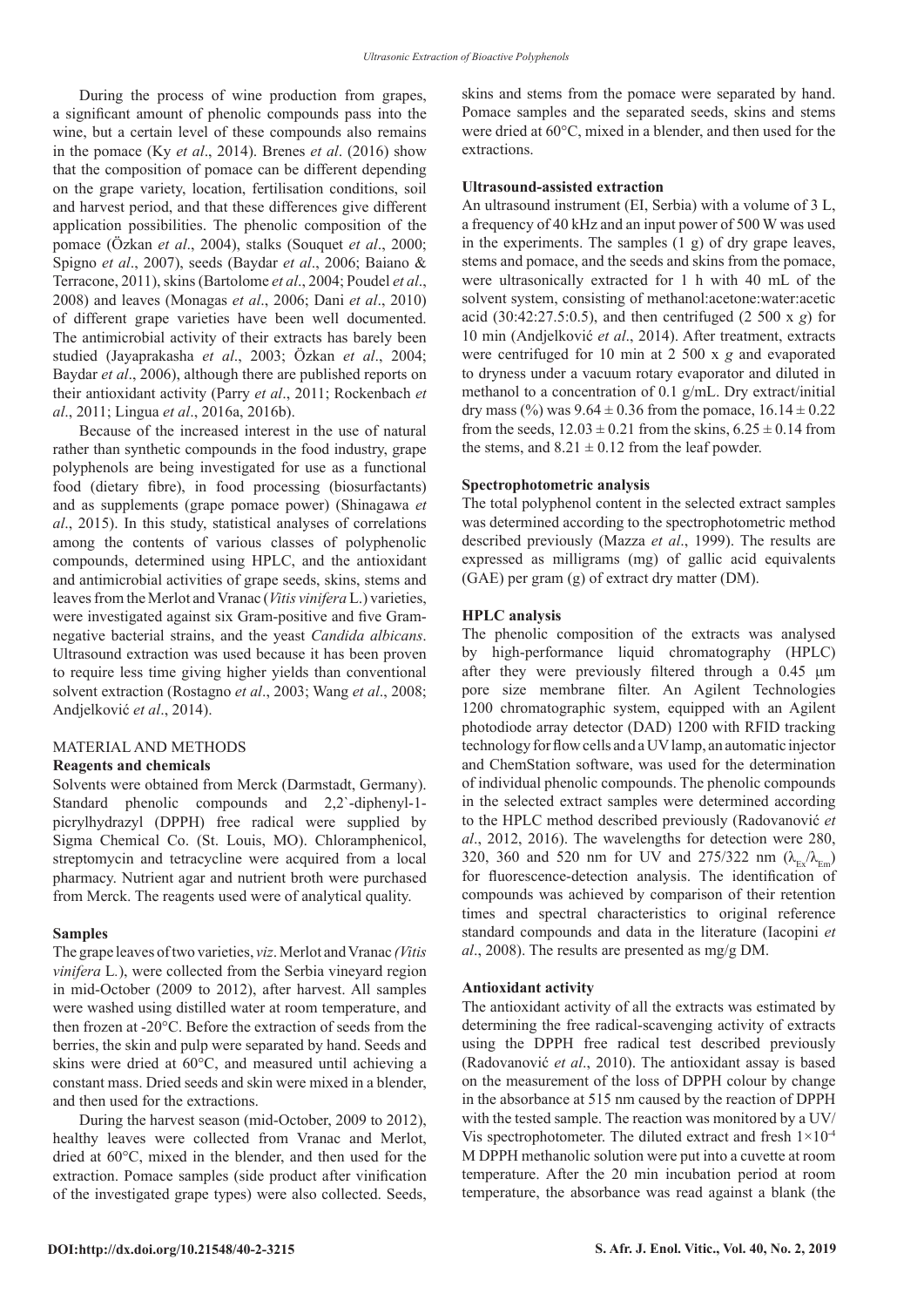absorbance of the diluted sample extract) at 515 nm. Radical scavenging activity (RSA, %) of each extract was calculated from the decrease in absorbance according to the following equation:

RSA (%) = [(1 – Asample – Ablank)/(Acontrol)]100 (1)

where  $A_{control}$  is the absorbance of the control reaction,  $A<sub>bin</sub>$  is the absorbance of the diluted extract, and  $A<sub>comple</sub>$  is the absorbance of the extract with DPPH radical. The RSA was plotted against the extract concentration (mL  $g^{-1}$ ) to determine the concentration of the extract that reduces the activity by 50% ( $EC_{50}$ ).

## **Antimicrobial activity**

The antimicrobial activity was determined against Gram (+) bacteria*: Clostridium perfringens* ATCC 19404, *Bacillus cereus* ATCC 8739, *Listeria monocytogenes* ATCC 7644, *Staphylococcus aureus* ATCC 8538, *Sarcina lutea* ATCC 9341, and *Micrococcus flavus* ATCC 40240; Gram (-) bacteria: *Escherichia coli* ATCC 25922, *Pseudomonas aeruginosa* ATCC 9027, *Salmonella enteritidis* ATCC 13076, *Shigella sonnei* ATCC 25931, *Klebsiella pneumoniae* ATCC 10031, and *Proteus vulgaris* ATCC 8427; and yeast: *Candida albicans* ATCC 10231. All of these were obtained from the American Type Culture Collection. The bacterial strain inocula were prepared from overnight broth cultures, and suspensions were adjusted to 0.5 McFarland standard turbidity (corresponding to  $10^7$  to  $10^8$  CFU/mL).

The disc diffusion method was carried out using 100 μL of bacterial suspension on Mueller-Hinton agar (MHA, Torlak) in Petri dishes (diameter 90 mm). The discs (HiMedia Laboratories Pvt. Limited) were covered with the test samples (50  $\mu$ L) with a concentration of 0.1 g/mL and placed into the inoculated agar (20 mL). The inoculated plates were kept for 24 h at 37°C. Chloramphenicol (30 μg/disc), streptomycin (30 μg/disc) and tetracycline (30 μg/disc) were used as positive controls, and the solvent (methanol  $-50 \mu L$ ) disc) was treated as a negative control (Radovanović *et al*.,

2017). As expected, methanol showed no inhibitory activity. All tests were performed in triplicate. Antibacterial activity was represented as the zone of inhibition (in mm) against bacterial strains.

# **Statistical analysis**

All the experiments were performed in triplicate. Values are presented as means  $\pm$  standard deviation. Principal component analysis (PCA) and agglomerative hierarchical clustering (AHC) were performed using statistical applications available for Microsoft Excel® (XLSTAT 2018) (Addinsoft, 2018). XLSTAT 2018 was also used to perform the Pearson correlation analysis.

# RESULTS AND DISCUSSION

### **Polyphenolic profile**

The spectrophotometric analysis of the obtained seed, skin, stem, leaf and pomace extracts provides fast information on the total polyphenolic contents in the tested by-products (Table 1). The highest content of polyphenols was in the seed extracts obtained from the Merlot and Vranac grape pomace (105.16 and 113.25 mg/g, respectively), followed by that in the extracts of the leaves (93.31 and 88.42 mg/g, respectively), the stems (78.34 and 73.99 mg/g, respectively), the pomace (58.06 and 67.40 mg/g, respectively), and the skins (50.36 and 51.73 mg/g, respectively). A significantly higher polyphenol content was found in the seed extracts in relation to the other extracts, which agrees with the published data for other varieties (Revilla & Ryan, 2000; Jayaprakasha *et al*., 2003; Baydar *et al*., 2006; Poudel *et al*., 2008).

To determine the polyphenolic content and composition of the investigated by-products more precisely, the HPLC method was used. The results (Table 2) agree well with those obtained by spectrophotometric determination of the total polyphenol content (Table 1).

The highest sum of phenolic acids, flavonols and flavan-3-ols determined by HPLC was in the Merlot and Vranac seed extracts (44.53 and 43.29 mg/g, respectively), followed by the leaves (35.41 and 34.71 mg/g, respectively), the stems

TABLE 1

Total phenols (mg GAE/g) and antioxidant activity (mg/L) of Merlot and Vranac waste

| Grape waste  | <b>Variety</b> | Total phenois (the Grad g) and antioxidant activity (the D) of Meriot and viamed waste<br><b>Total phenols</b> | Antioxidant activity, $EC_{50}$ |  |
|--------------|----------------|----------------------------------------------------------------------------------------------------------------|---------------------------------|--|
| Seeds        | Merlot         | $105.16 \pm 0.93$                                                                                              | $0.41 \pm 0.02$                 |  |
|              | Vranac         | $113.25 \pm 0.89$                                                                                              | $0.37 \pm 0.01$                 |  |
| Skins        | Merlot         | $50.36 \pm 0.20$                                                                                               | $2.11 \pm 0.09$                 |  |
|              | Vranac         | $51.73 \pm 0.19$                                                                                               | $2.02 \pm 0.07$                 |  |
|              | Merlot         | $78.34 \pm 0.40$                                                                                               | $0.81 \pm 0.08$                 |  |
| <b>Stems</b> | Vranac         | $73.99 \pm 0.28$                                                                                               | $0.73 \pm 0.06$                 |  |
| Pomace       | Merlot         | $58.06 \pm 0.31$                                                                                               | $1.20 \pm 0.02$                 |  |
|              | Vranac         | $67.40 \pm 0.38$                                                                                               | $1.16 \pm 0.03$                 |  |
|              | Merlot         | $93.31 \pm 0.76$                                                                                               | $0.72 \pm 0.03$                 |  |
| Leaves       | Vranac         | $88.42 \pm 0.58$                                                                                               | $0.66 \pm 0.01$                 |  |

Data are expressed as mean  $\pm$  SD ( $n = 3$ ).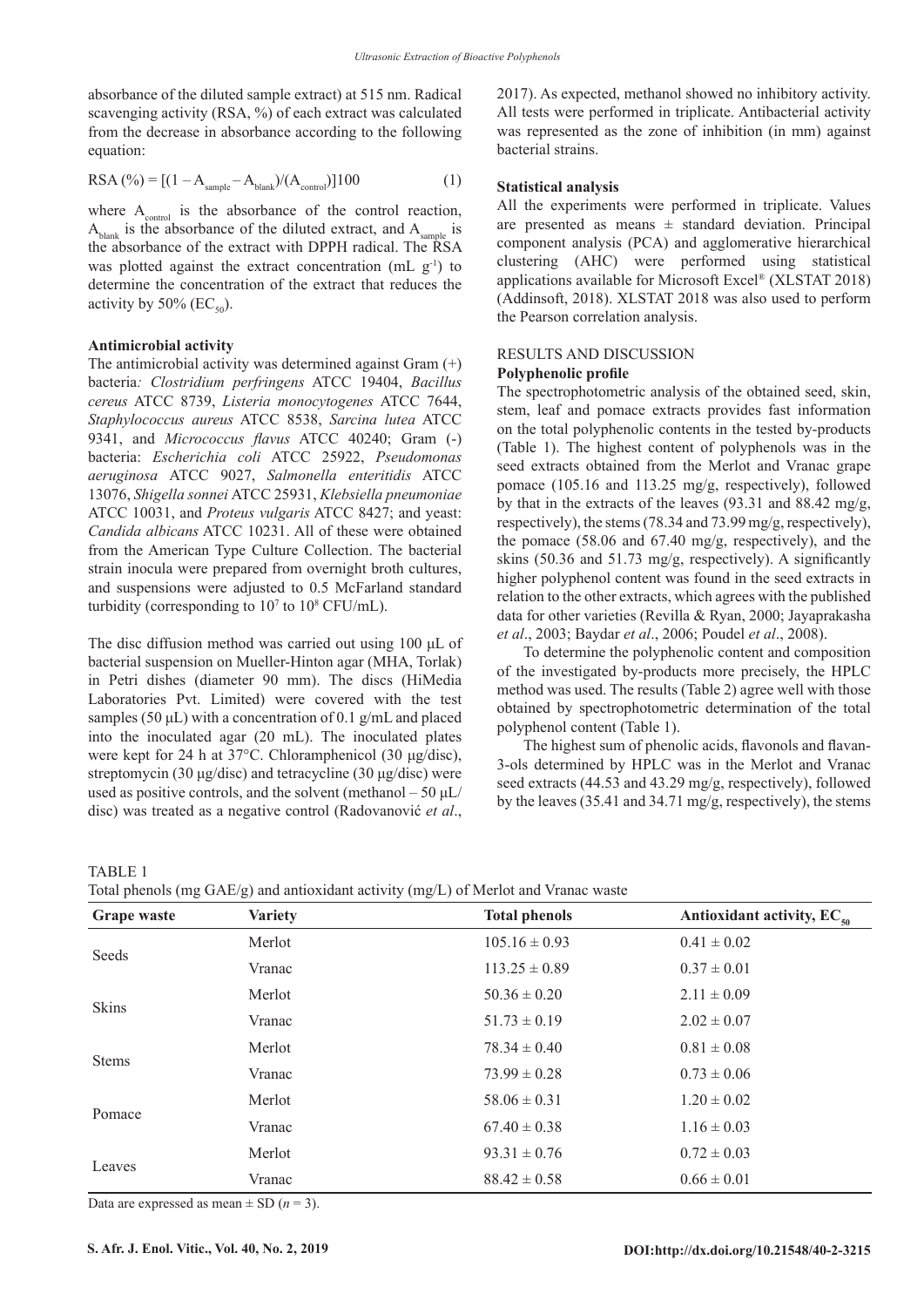| TABLE 2 |                                                                                   |
|---------|-----------------------------------------------------------------------------------|
|         | Phenolic compounds (mg/g) of Merlot and Vranac waste, determined by HPLC analysis |

| <b>Phenolic compound</b> |                           | <b>Seeds</b>     | <b>Skins</b>     | <b>Stems</b>    | Pomace           | Leaves          |
|--------------------------|---------------------------|------------------|------------------|-----------------|------------------|-----------------|
| Gallic acid              | $\mathbf{M}^{\text{a}}$   | $3.21 \pm 0.07$  | $1.36 \pm 0.03$  | $1.58 \pm 0.03$ | $3.28 \pm 0.08$  | $0.65 \pm 0.02$ |
|                          | $V^{\mathfrak{b}}$        | $3.13 \pm 0.03$  | $1.40\pm0.02$    | $1.43 \pm 0.04$ | $3.33 \pm 0.07$  | $0.33 \pm 0.01$ |
| t-Caftaric acid          | M                         | nd               | nd               | nd              | nd               | $9.34 \pm 0.10$ |
|                          | $\ensuremath{\mathbf{V}}$ | nd               | nd               | nd              | nd               | $7.78 \pm 0.14$ |
| t-Coutaric acid          | $\mathbf M$               | nd               | $0.31 \pm 0.03$  | nd              | $0.37 \pm 0.03$  | $0.79 \pm 0.06$ |
|                          | V                         | nd               | $0.44 \pm 0.10$  | nd              | $0.41 \pm 0.02$  | $0.81 \pm 0.10$ |
| Caffeic acid             | $\mathbf M$               | nd               | $0.35 \pm 0.03$  | nd              | $0.42 \pm 0.04$  | $0.75 \pm 0.06$ |
|                          | V                         | nd               | $0.38 \pm 0.02$  | nd              | $0.50 \pm 0.04$  | $0.68 \pm 0.02$ |
| Chlorogenic acid         | $\mathbf M$               | nd               | nd               | nd              | nd               | $0.23 \pm 0.03$ |
|                          | V                         | nd               | nd               | nd              | nd               | $0.68 \pm 0.02$ |
| Quercetin gl.            | $\mathbf M$               | nd               | $0.11 \pm 0.01$  | $1.07 \pm 0.03$ | $0.09 \pm 0.01$  | $9.78 \pm 0.11$ |
|                          | $\mathbf V$               | nd               | $0.13 \pm 0.01$  | $1.11 \pm 0.03$ | $0.11 \pm 0.01$  | $9.61 \pm 0.13$ |
| Rutin                    | $\mathbf M$               | nd               | $0.15 \pm 0.02$  | $1.33 \pm 0.04$ | $0.11 \pm 0.02$  | $5.32 \pm 0.09$ |
|                          | $\mathbf V$               | nd               | $0.14 \pm 0.01$  | $1.40 \pm 0.07$ | $0.15 \pm 0.01$  | $5.71 \pm 0.10$ |
| Luteolin gl.             | $\mathbf M$               | nd               | $0.09 \pm 0.01$  | nd              | $0.04 \pm 0.01$  | nd              |
|                          | $\ensuremath{\mathbf{V}}$ | nd               | $0.11 \pm 0.02$  | nd              | $0.06 \pm 0.02$  | nd              |
| Myricetin gl.            | $\mathbf M$               | nd               | $0.09 \pm 0.01$  | nd              | nd               | nd              |
|                          | $\mathbf V$               | nd               | $0.08 \pm 0.01$  | nd              | nd               | nd              |
| Kaempferol gl.           | $\mathbf M$               | nd               | $0.08 \pm 0.01$  | $0.91 \pm 0.03$ | $0.06 \pm 0.01$  | $2.44 \pm 0.09$ |
|                          | $\ensuremath{\mathbf{V}}$ | nd               | $0.07 \pm 0.01$  | $0.88 \pm 0.04$ | $0.08\pm0.01$    | $2.77 \pm 0.05$ |
| Quercetin                | $\mathbf M$               | nd               | $0.04 \pm 0.01$  | $0.14 \pm 0.01$ | $0.04 \pm 0.01$  | $0.54 \pm 0.01$ |
|                          | $\mathbf V$               | nd               | $0.05 \pm 0.01$  | $0.12 \pm 0.01$ | $0.05 \pm 0.01$  | $0.66 \pm 0.03$ |
| $(+)$ -Catechin          | $\mathbf M$               | $7.62 \pm 0.09$  | $1.89 \pm 0.04$  | $2.31 \pm 0.06$ | $3.64 \pm 0.12$  | $2.01 \pm 0.04$ |
|                          | V                         | $8.08 \pm 0.11$  | $2.02 \pm 0.07$  | $2.55 \pm 0.05$ | $3.84 \pm 0.12$  | $2.08 \pm 0.03$ |
| (-)-Epicatechin gallate  | M                         | $15.50 \pm 0.13$ | $8.95 \pm 0.09$  | $7.27 \pm 0.10$ | $10.60 \pm 0.13$ | nd              |
|                          | V                         | $13.88 \pm 0.14$ | $9.08 \pm 0.11$  | $6.55 \pm 0.11$ | $10.58 \pm 0.12$ | nd              |
| (-)-Epicatechin          | M                         | $10.34 \pm 0.12$ | nd               | $2.46 \pm 0.03$ | $1.17 \pm 0.03$  | $3.56 \pm 0.03$ |
|                          | V                         | $10.60 \pm 0.13$ | nd               | $2.60 \pm 0.03$ | $1.22 \pm 0.05$  | $3.60 \pm 0.05$ |
| Procyanidin B,           | $\mathbf M$               | $7.86 \pm 0.10$  | $4.64 \pm 0.03$  | $3.38 \pm 0.03$ | nd               | nd              |
|                          | $\ensuremath{\mathbf{V}}$ | $7.60 \pm 0.09$  | $4.71 \pm 0.05$  | $3.60 \pm 0.02$ | nd               | nd              |
| Delphinidin-3-glucoside  | $\mathbf M$               | nd               | $1.83 \pm 0.03$  | nd              | $0.95 \pm 0.03$  | nd              |
|                          | $\ensuremath{\mathbf{V}}$ | nd               | $1.60 \pm 0.01$  | nd              | $1.03 \pm 0.02$  | nd              |
| Cyanidin-3-glucoside     | M                         | nd               | $1.28 \pm 0.03$  | nd              | $0.20 \pm 0.01$  | nd              |
|                          | V                         | nd               | $1.44 \pm 0.02$  | nd              | $0.27 \pm 0.01$  | nd              |
| Petunidin-3-glucoside    | M                         | nd               | $0.60 \pm 0.03$  | nd              | $0.28 \pm 0.03$  | nd              |
|                          | $\ensuremath{\mathbf{V}}$ | nd               | $0.58 \pm 0.01$  | nd              | $0.24 \pm 0.02$  | nd              |
| Peonidin-3-glucoside     | M                         | nd               | $2.73 \pm 0.03$  | nd              | $0.13 \pm 0.03$  | nd              |
|                          | $\ensuremath{\mathbf{V}}$ | nd               | $2.60 \pm 0.03$  | nd              | $0.11 \pm 0.01$  | nd              |
| Malvidin-3-glucoside     | $\mathbf M$               | nd               | $24.47 \pm 0.19$ | nd              | $1.12 \pm 0.03$  | nd              |
|                          | V                         | nd               | $25.02 \pm 0.17$ | nd              | $1.36 \pm 0.02$  | nd              |

<sup>a</sup> Merlot; <sup>b</sup> Vranac; Data are expressed as mean  $\pm$  SD ( $n = 3$ ); nd = not detected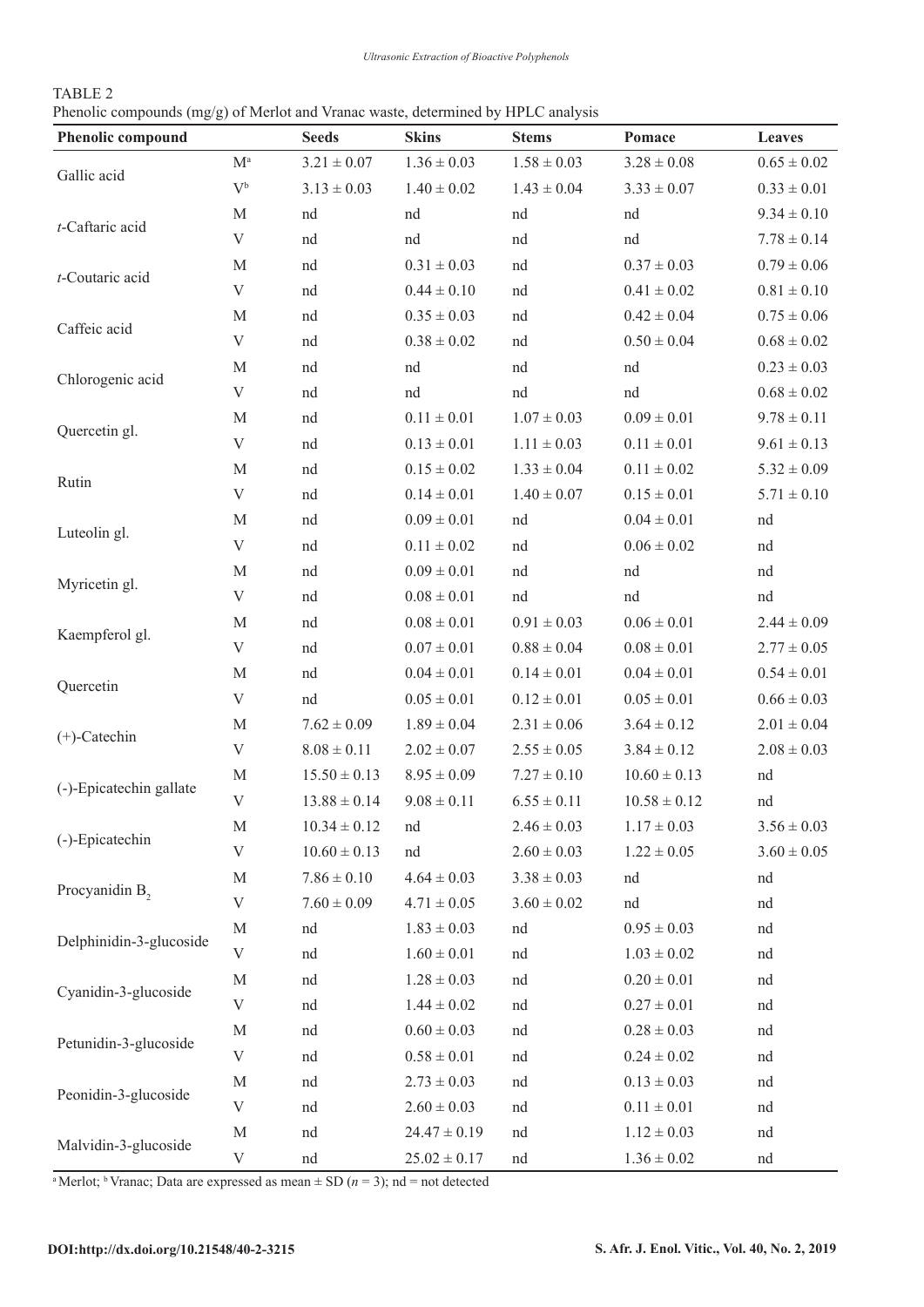and pomace (from 19.45 to 20.33 mg/g), and the skins (18.06 and 18.61 mg/g, respectively). The main compounds in the seeds were flavan-3-ols (41.32 and 40.16 mg/g, respectively) and gallic acid (3.21 and 3.13 mg/g, respectively).

The skin extracts were rich in anthocyanins (30.91 and 31.24 mg/g, respectively) and flavan-3-ols (15.48 and 15.81 mg/g, respectively). Malvidin-3-glucoside was the main anthocyanin found in the skins and grape pomace, followed by peonidin-, delphinidin-, cyanidin- and petunidin-3 glucosides. The grape pomace also showed a higher content of flavan-3-ols (15.41 and 15.64 mg/g, respectively) and significantly small contents of phenolic acids (4.07 and 4.24 mg/g, respectively) and anthocyanins (2.68 and 3.01 mg/g, respectively). A similar content of phenolic compounds in the seeds and skins has been found by other authors (Iacopini *et al*., 2008; Anastasiadi *et al*., 2009; Butkhup *et al*., 2010; Katalinić *et al*., 2010; Scola *et al*., 2010).

HPLC analysis of the extracts of the stems showed that they were also rich in flavan-3-ols (14.42 and 15.30 mg/g, respectively) and contained small amounts of flavonols (3.45 and 3.51 mg/g, respectively). Souquet *et al*. (2000) reported a similar composition of an extract of Merlot stems in France, and Anastasiadi *et al*. (2009) in some Greek grape varieties.

The highest flavonol content was found in the extract of leaves (18.08 and 18.75 mg/g, respectively), especially a significant amount of quercetin glucoside (9.78 and 9.61 mg/g, respectively), rutin (5.32 and 5.71 mg/g, respectively) and kaempferol glucoside (2.44 and 2.77 mg/g, respectively), which is in good agreement with the data in the literature (Monagas *et al*., 2006; Dani *et al*., 2010). The investigated leaves also had a high content of phenolic acids (11.76 and 10.28 mg/g, respectively), especially *trans*-caftaric acid (9.34 and 7.78 mg/g, respectively).

#### **Antioxidant activity**

All the investigated extracts showed strong antioxidant activity (Table 1). Extracts of Vranac were slightly stronger antioxidants (EC<sub>50</sub> from 0.37 to 2.02 mg/L) than extracts from Merlot (EC<sub>50</sub> from 0.41 to 2.11 mg/L). The highest antioxidant activity was shown in the seed extracts (0.37 and 0.41 mg/L, respectively), followed by extracts of the leaf (0.66 and 0.72 mg/L, respectively), stem (0.81 and 0.73 mg/L, respectively), pomace (1.16 and 1.20 mg/L, respectively) and skin (2.11 and 2.02 mg/L, respectively). The strong antioxidant activity of seed extracts corresponds to the highest polyphenol content and suggests that the phenolic compounds are partially responsible for the strong antioxidant activity of these extracts. The pomace and skin extracts showed slightly weaker antioxidant activity compared to the rest of the extracts, which has also been observed by others (Baydar *et al*., 2006; Poudel *et al*., 2008).

The investigated extracts showed scavenging free radical activity, which was in very good correlation with the content of total polyphenols as determined by spectrophotometric analysis  $(0.9239 \pm 0.2789$  and  $0.9258 \pm 0.2657$ , respectively), and with the concentration of total flavonoids determined by HPLC analysis  $(0.7795 \pm 0.4402$  and  $0.7804 \pm 0.4559$ , respectively). The data in the literature also confirm the antioxidant activity of the seed, leaf and stem extracts and the correlation with polyphenols (Jayaprakasha *et al*., 2003; Bartolome *et al*., 2004; Spigno & De Faveri, 2007).

#### **Antimicrobial activity**

The data on the antimicrobial activity of all the investigated extracts and three antibiotics (positive control) against *Clostridium perfringens*, *Bacillus cereus*, *Listeria monocytogenes*, *Staphylococcus aureus*, *Sarcina lutea* and *Micrococcus flavus* (Gram-positive strains), *Escherichia* 

# TABLE 3

Antimicrobial activities (inhibition zone diameters, mm) of Merlot and Vranac by-products (50 μL/disc) and reference antibiotics (30 μg/disc) against Gram-positive strains

| Grape by-<br>product |                    | C. perfringens | <b>B.</b> cereus | S. aureus      | L. monocytogenes | S. <i>lutea</i> | M. flavus      |
|----------------------|--------------------|----------------|------------------|----------------|------------------|-----------------|----------------|
| Seeds                | $M^a$              | $17.7 \pm 1.3$ | $17.1 \pm 1.0$   | $18.3 \pm 1.2$ | $18.5 \pm 0.9$   | $19.4 \pm 1.3$  | $16.7 \pm 1.2$ |
|                      | $V^{\mathfrak{b}}$ | $17.5 \pm 1.2$ | $17.1 \pm 1.2$   | $18.4 \pm 1.3$ | $18.5 \pm 1.3$   | $19.6 \pm 1.0$  | $16.9 \pm 1.1$ |
| <b>Skins</b>         | M                  | $16.7 \pm 1.3$ | $16.2 \pm 1.0$   | $17.2 \pm 1.0$ | $17.3 \pm 1.0$   | $18.1 \pm 1.2$  | $15.7 \pm 1.1$ |
|                      | V                  | $16.9 \pm 1.0$ | $16.3 \pm 1.2$   | $17.4 \pm 1.0$ | $17.2 \pm 1.0$   | $18.5 \pm 1.2$  | $15.6 \pm 1.3$ |
| <b>Stems</b>         | M                  | $17.2 \pm 1.3$ | $16.8 \pm 1.3$   | $18.2 \pm 1.2$ | $18.1 \pm 1.3$   | $19.0 \pm 1.4$  | $16.2 \pm 1.1$ |
|                      | $\mathbf V$        | $17.4 \pm 1.3$ | $16.9 \pm 1.3$   | $18.5 \pm 1.2$ | $18.2 \pm 1.2$   | $19.3 \pm 1.1$  | $16.4 \pm 1.1$ |
| Pomace               | M                  | $15.9 \pm 1.2$ | $15.2 \pm 1.2$   | $16.3 \pm 1.3$ | $16.4 \pm 1.3$   | $17.3 \pm 1.3$  | $14.8 \pm 1.0$ |
|                      | V                  | $15.9 \pm 1.1$ | $15.3 \pm 1.0$   | $16.5 \pm 1.1$ | $16.4 \pm 1.2$   | $17.3 \pm 1.3$  | $15.1 \pm 1.3$ |
| Leaves               | M                  | $17.4 \pm 1.2$ | $16.7 \pm 1.1$   | $18.1 \pm 1.1$ | $18.2 \pm 1.2$   | $19.5 \pm 1.1$  | $16.3 \pm 0.9$ |
|                      | V                  | $17.6 \pm 1.3$ | $16.8 \pm 0.9$   | $18.3 \pm 1.3$ | $18.1 \pm 1.0$   | $19.7 \pm 1.3$  | $16.5 \pm 0.8$ |
| Chloramphenicol      |                    | nt             | $26.0 \pm 1.1$   | $25.0 \pm 1.2$ | $18.0 \pm 2.0$   | $38.0 \pm 2.0$  | $35.0 \pm 2.1$ |
| Tetracycline         |                    | $29.0 \pm 2.0$ | $23.9 \pm 1.0$   | $18.5 \pm 1.3$ | $18.7 \pm 1.2$   | $20.0 \pm 1.2$  | $23.6 \pm 0.7$ |

<sup>a</sup> Merlot; <sup>b</sup> Vranac; Data are expressed as mean  $\pm$  SD ( $n = 3$ ); nt = not tested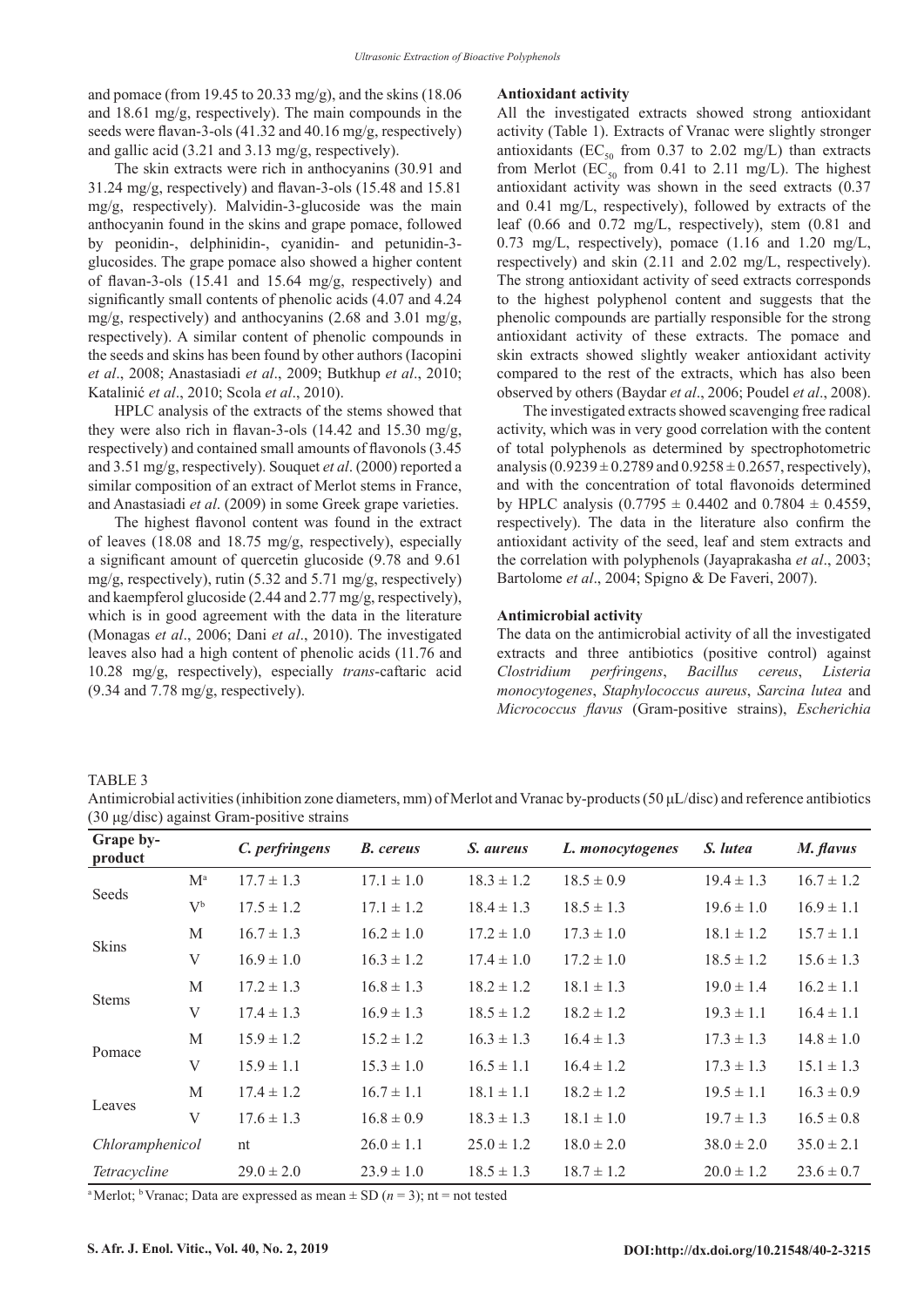# TABLE 4

| Grape by-<br>product |                    | E. coli        | P. aeruginosa  | S. enteritidis | S. sonnei      | K. pneumoniae  | C. albicans    |
|----------------------|--------------------|----------------|----------------|----------------|----------------|----------------|----------------|
| Seeds                | $M^a$              | $14.8 \pm 0.7$ | $15.6 \pm 0.9$ | $15.1 \pm 1.0$ | $17.4 \pm 1.2$ | $16.1 \pm 1.0$ | $15.2 \pm 1.1$ |
|                      | $V^{\mathfrak{b}}$ | $15.7 \pm 1.2$ | $15.9 \pm 1.2$ | $15.4 \pm 1.1$ | $17.5 \pm 1.2$ | $16.1 \pm 1.3$ | $15.5 \pm 0.9$ |
| <b>Skins</b>         | M                  | $13.0 \pm 1.1$ | $14.4 \pm 1.0$ | $14.0 \pm 1.2$ | $16.3 \pm 1.3$ | $15.7 \pm 1.2$ | $14.3 \pm 1.0$ |
|                      | V                  | $13.3 \pm 0.7$ | $14.3 \pm 0.9$ | $14.0 \pm 0.8$ | $16.6 \pm 0.8$ | $15.2 \pm 1.4$ | $14.3 \pm 0.9$ |
| <b>Stems</b>         | M                  | $14.1 \pm 1.2$ | $15.6 \pm 1.3$ | $15.2 \pm 1.1$ | $17.6 \pm 1.3$ | $16.6 \pm 1.1$ | $15.1 \pm 1.0$ |
|                      | V                  | $14.0 \pm 1.0$ | $15.4 \pm 1.0$ | $15.1 \pm 1.2$ | $17.7 \pm 1.0$ | $16.5 \pm 1.1$ | $15.2 \pm 1.0$ |
| Pomace               | M                  | $12.1 \pm 0.8$ | $13.5 \pm 1.1$ | $13.0 \pm 0.9$ | $15.8 \pm 1.3$ | $15.0 \pm 1.2$ | $13.1 \pm 0.7$ |
|                      | V                  | $12.7 \pm 1.2$ | $13.7 \pm 1.2$ | $13.3 \pm 1.0$ | $15.6 \pm 1.3$ | $15.1 \pm 1.3$ | $13.3 \pm 1.3$ |
| Leaves               | M                  | $14.3 \pm 1.0$ | $15.6 \pm 1.0$ | $15.0 \pm 1.2$ | $17.3 \pm 1.2$ | $16.5 \pm 1.1$ | $15.4 \pm 1.0$ |
|                      | V                  | $14.7 \pm 1.1$ | $15.9 \pm 1.2$ | $15.1 \pm 1.1$ | $17.7 \pm 1.2$ | $16.6 \pm 1.0$ | $15.5 \pm 1.2$ |
| Streptomycin         |                    | $16.0 \pm 1.2$ | $23.0 \pm 1.0$ | $18.0 \pm 1.0$ | $19.0 \pm 2.0$ | nt             | nt             |
| Tetracycline         |                    | $23.2 \pm 1.2$ | $20.8 \pm 1.5$ | $23.3 \pm 1.3$ | $31.1 \pm 0.8$ | $23.6 \pm 0.6$ | $19.2 \pm 0.5$ |

Antimicrobial activities (inhibition zone diameters, mm) of Merlot and Vranac by-products (50 μL/disc) and reference antibiotics (30 μg/disc) against Gram-negative strains and yeast

<sup>a</sup> Merlot; <sup>b</sup> Vranac; Data are expressed as mean  $\pm$  SD ( $n = 3$ ); nt = not tested

*coli*, *Pseudomonas aeruginosa*, *Salmonella enteritidis*, *Shigella sonnei*, *Klebsiella pneumoniae* and *Proteus vulgaris* (Gram-negative strains) and *Candida albicans* (yeast) are given in Tables 3 and 4 (inhibition zones).

It was found that the investigated extracts were on average more sensitive to Gram-positive strains compared to Gram-negative strains and yeast, which is in agreement with the data in the literature (Jayaprakasha *et al*., 2003; Özkan *et al*., 2004; Scola *et al*., 2010). We assume that the difference in activity is caused by the different structure of bacterial walls in Gram-positive and Gram-negative bacteria. The values of antimicrobial activity were in agreement with the results of the HPLC analysis (Table 2) (Radovanović *et al*., 2017). The analysis of the Merlot and Vranac by-products shows that seeds have the highest antimicrobial activity – in the range of 16.7 to 19.6 mm against Gram-positive and 14.8 to 17.5 mm against Gram-negative strains. The extracts of leaves also show high antimicrobial activity in the range of 16.3 to 19.7 mm against Gram-positive and 14.3 to 17.7 mm against Gram-negative strains, followed by extracts of the stems (16.2 to 19.3 mm against Gram-positive and 14.0 to 17.7 mm against Gram-negative strains), the extracts of skins (15.6 to 18.5 mm against Gram-positive and 13.0 to 16.6 mm against Gram-negative strains), and the extracts of pomace (14.8 to 17.3 mm against Gram-positive and 12.1 to 15.8 mm against Gram-negative strains). All of the tested extracts exhibited satisfactory antimicrobial activity against *Candida albicans* (yeast) – in the range of 13.1 to 15.5 mm.

The highest antimicrobial activity of the investigated extracts was shown against Gram-positive strains: *Sarcina lutea*, *Listeria monocytogenes* and *Staphylococcus aureus* (inhibition zones in the range of 16.3 to 19.7 mm), and against the Gram-negative strains *Shigella sonnei* and *Pseudomonas aeruginosa* (inhibition zones in the range of 15.0 to 17.7 mm). The obtained results are similar to the results of other authors, who perform investigations on different grape varieties against some bacterial strains (Özkan *et al*., 2004; Baydar *et al*., 2006; Anastasidi *et al*., 2009; Butkhup *et al*., 2010; Katalinić *et al*., 2010).

#### **Statistical analyses**

Statistical analyses were performed of the correlations among the contents of various classes of polyphenolic compounds in the extracts of both the Merlot and Vranac byproducts, determined by HPLC analysis, and antioxidant (AA) and antimicrobial activities against Gram-positive and Gram-negative bacteria and *Candida albicans* yeast.

#### *Pearson correlation analysis*

Phenolic acid (PA) and flavonols (FOS) are in a strong positive correlation (0.909) with each other. On the other hand, antioxidant activity (AA) has a medium-negative correlation with the antimicrobial activities of Gram-positive bacteria – *L. monocytogenes* (LM) (-0.646) and *M. flavus* (MF) (-0.655), and Gram-negative bacteria – *E. coli* (EC) (-0.709), *P. aeruginosa* (PA) (-0.689), *S. enteritidis* (SE) (-0.650) and *S. sonnei* (SS) (-0.632). The antimicrobial activity of *C. perfringens* (CP) has a strong, positive correlation with the antimicrobial activities of all the investigated bacteria [*B. cereus* (BC) (0.982), *S. aureus* (SA) (0.972), LM (0.974), SL (0.983), MF (0.962), EC (0.901), PA (0.954), SE (0.956), SS (0.951) and *K. pneumoniae* (KP) (0.902)]. Similar, strong positive correlations were observed among other Gram-positive and Gram-negative bacteria.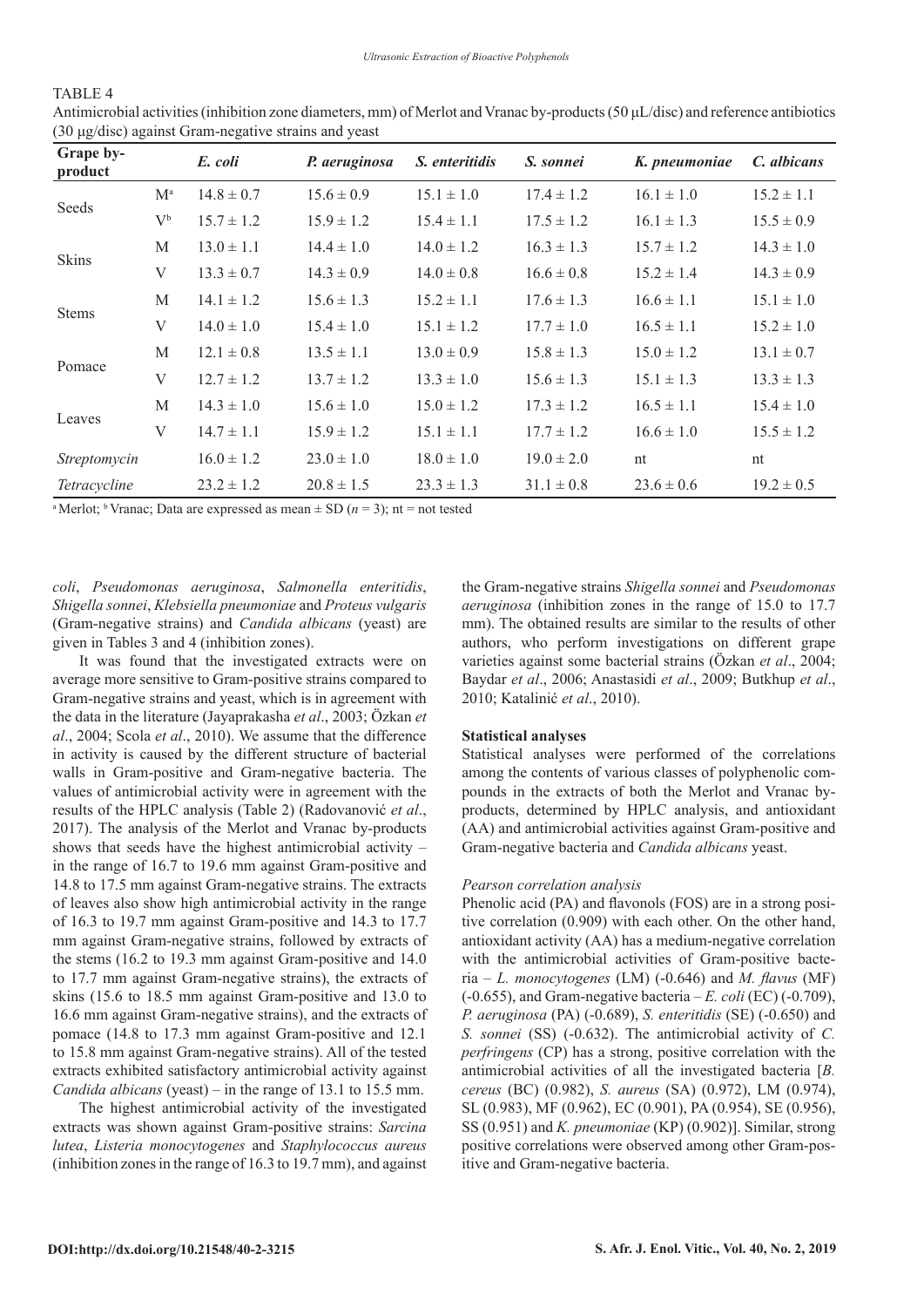#### *Principal component analysis (PCA)*

In the first step of the statistical evaluation, the Kolmogorov-Smirnov test (the significance level,  $\alpha$ , was 0.05) was used to test the normality of the data. The data included total phenolic acids, total flavonols, total flavan 3-ols, antioxidant activities and antimicrobial activities (expressed as inhibition zones) obtained for all the investigated Gram-positive and Gram-negative bacteria. Before PCA analysis, the data matrix was tested to detect outliers. Grubb's test was used with the experimental data, and no outliers were found. From the shape of the scree plot, shown in Fig. 1, the number of important components that were used in further calculations can be seen.

The PCA of the dataset revealed the presence of two components with characteristic (Eigen) values (11.224 and 2.381) exceeding 1. This two-component solution explained a total of 90.697% of the variance, with 74.826% contributed by the first component, and 15.871% by the second compo-



Scree plot. In this plot, the eigenvalues are sorted from the largest to the smallest.





Principal component analysis (PCA). a) PCA scree plot of the first major component 1 (PCA1) versus the second component (PC2); b) Loading plot of the first main component (PC1) versus the second component (PC2). Variables: PA - phenolic acids, FOS - flavonols, F3O - flavan-3-ols, AA - antioxidant activity, CP - C. perfringens, BC - B. cereus, SA - S. aureus, LM - L. BC - *B. cereus*, SA - *S. aureus*, LM - *L. monocytogenes*, SL *- S. lutea*, MF - *M. flavus*, EC - *E. coli*, PA - *P. aeruginosa*, SE - *S. enteritidis*, SS - *S. sonnei*, KP - *K. pneumoniae*; Samples: I - seeds (Merlot), II - seeds (Vranac), *monocytogenes*, SL *- S. lutea*, MF - *M. flavus*, EC - *E. coli*, PA - *P. aeruginosa*, SE - *S. enteritidis*, SS - *S. sonnei*, KP - *K. pneumoniae*; Samples: I - seeds (Merlot), II - seeds (Vranac), III - skins (Merlot), IV - skins (Vranac), V - stems (Merlot), VI stems (Vranac), VII - pomace (Merlot), VIII - pomace (Vranac), IX - leaves (Merlot), X - leaves (Vranac).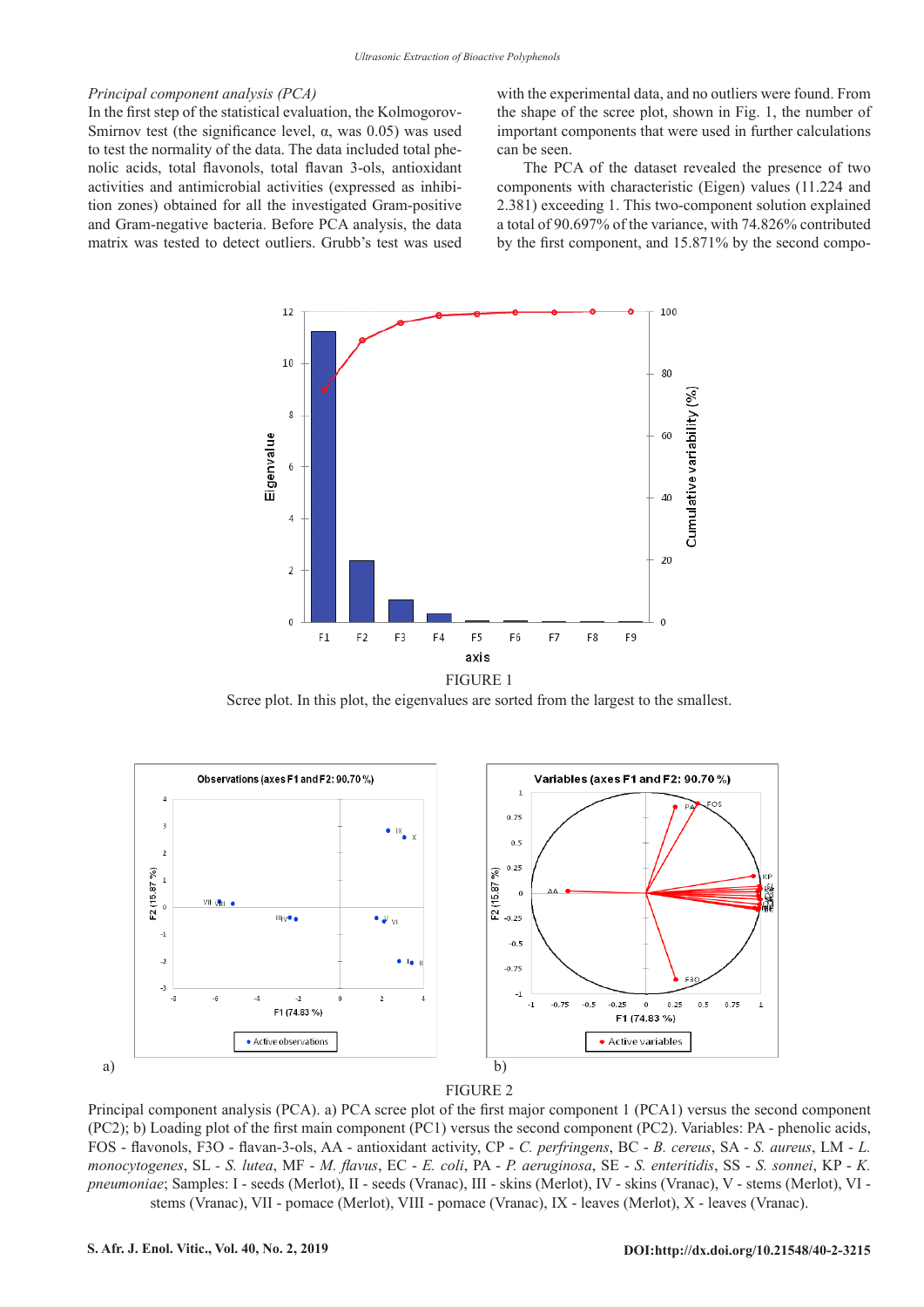#### Dendrogram



Dendrogram derived from the results obtained on the basis of the extracts of Merlot and Vranac grape varieties. Samples: I - seeds (Merlot), II - seeds (Vranac), III - skins (Merlot), IV - skins (Vranac), V - stems (Merlot), VI - stems (Vranac), VII pomace (Merlot), VIII - pomace (Vranac), IX - leaves (Merlot), X - leaves (Vranac).

nent. The PCA scree plot shows that samples I, II, V, VI, IX and X (the extracts of seeds, stems and leaves) contained higher concentrations of phenolic acids – the first variable (positive values in PC1), and samples III, IV, VII and VIII (the extracts of skins and pomace) contained lower concentrations of total phenolic acids (negative values in PC1). On the other side, VII to X (pomace and leaf extracts) contained higher concentrations of flavonols, and samples I to VI (seed, skin and stem extracts) contained lower concentrations of flavonols (negative values in PC2) (Fig. 2a). The loading plot shows very similar values for both Gram-positive and Gram-negative bacteria, with AA as the only parameter with a negative value in F1 (Fig. 2b).

### *Agglomerative hierarchical clustering (AHC)*

Agglomerative hierarchical clustering (AHC) of the standardised variables using the Ward method as an amalgamation rule was performed with the squared Euclidean distance as a measure of the proximity between the samples. The obtained dendrogram presenting the clustering of the analysed samples is presented in Fig. 3.

The dendrogram in Fig. 3 shows that all the monitored samples could be grouped into three main clusters, which are presented using different colours. Cluster I includes samples with concentrations of phenolic acids of more than 10 mg  $g^{-1}$ . IX and X (the extracts of leaves from Merlot and Vranac); cluster II includes samples with no detected flavonols: I and II (the extracts of seeds from Merlot and Vranac), and cluster III includes samples III to VIII (the extracts of skins, stems and pomace from both Merlot and Vranac). Thus, this cluster analysis was not able to distinguish samples based on the grape variety, but it was successful in differentiating among parts of the vine – leaves and seeds show different properties compared to skins and stems, which apparently were the major ingredients in the pomace.

#### **CONCLUSIONS**

The grapevine is a powerful plant that is rich in polyphenol compounds – even in the by-products after the vinification process. Those compounds are responsible for the strong antioxidant and antimicrobial activities of grapes, wines and their by-products. The seeds and leaves had the highest total phenol content and showed the strongest antioxidant and antimicrobial activities. The other extracts – of the stems, skins and pomace – also showed significant antioxidant and antimicrobial activities.

#### LITERATURE CITED

Abarghuei, M.J., Rouzbehan Y. & Alipour D., 2010. The influence of the grape pomace on the ruminal parameters of sheep. Livestock Sci. 132, 73- 79.

Addinsoft, 2018. XLSTAT 2018: Data analysis and statistical solution for Microsoft Excel. Addinsoft, Paris.

Anastasiadi, M., Chorianopoulos, N.G., Nychas, G.J. & Haroutounian, S.A., 2009. Antilisterial activities of polyphenol-rich extracts of grapes and vinification byproducts. J. Agric. Food Chem. 57, 457-463.

Andjelković, M., Milenković-Andjelković, A., Radovanović, B. & Radovanović A., 2014. Optimization of ultrasound-assisted extraction of phenols from seeds of grape pomace. Acta Chim. Slov. 61, 858-865.

Andjelković, M., Radovanović, B., Radovanović, A. & Milenković-Andjelković, A., 2013. Changes in polyphenolic content and antioxidant activity of grapes cv. Vranac during ripening. S. Afr. J. Enol. Vitic. 34(2), 147-155.

Baiano, A. & Terracone, C., 2012. Varietal differences among the phenolic profiles and antioxidant activities of seven table grape cultivars grown in the south of Italy based on chemometrics. J. Agric. Food Chem. 59, 9815-9826.

Bartolome, B., Nunez, V., Monagas, M. & Gomez-Cordoves C. 2004. *In vitro* antioxidant activity of red grape skins*.* Eur. Food Res. Technol. 218, 173-177.